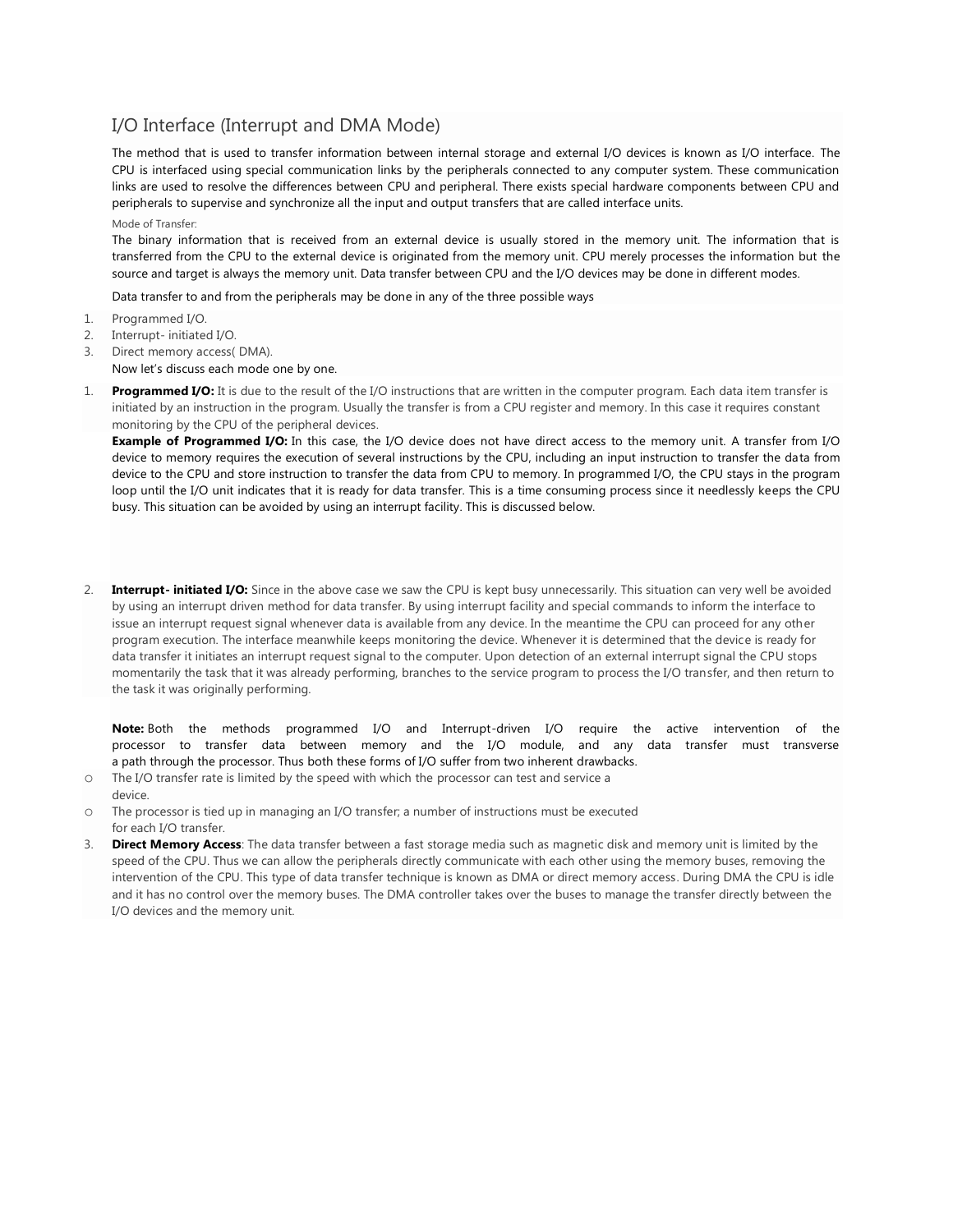

**Bus Request :** It is used by the DMA controller to request the CPU to relinquish the control of the buses.

**Bus Grant :** It is activated by the CPU to Inform the external DMA controller that the buses are in high impedance state and the requesting DMA can take control of the buses. Once the DMA has taken the control of the buses it transfers the data. This transfer can take place in many ways.

## **Types of DMA transfer using DMA controller:**

| <b>Burst</b> |         |  |  |                                                                                                       |  | Transfer |  |  |  |  |  |  |  |  |  |  |  |
|--------------|---------|--|--|-------------------------------------------------------------------------------------------------------|--|----------|--|--|--|--|--|--|--|--|--|--|--|
| <b>DMA</b>   | returns |  |  | the bus after complete data transfer. A register is used as a byte count,                             |  |          |  |  |  |  |  |  |  |  |  |  |  |
|              |         |  |  | being decremented for each byte transfer, and upon the byte count reaching zero, the DMAC will        |  |          |  |  |  |  |  |  |  |  |  |  |  |
|              |         |  |  | release the bus. When the DMAC operates in burst mode, the CPU is halted for the duration of the data |  |          |  |  |  |  |  |  |  |  |  |  |  |
| transfer.    |         |  |  |                                                                                                       |  |          |  |  |  |  |  |  |  |  |  |  |  |

### Steps involved are:

- 1. Bus grant request time.
- 2. Transfer the entire block of data at transfer rate of device because the device is usually slow than the speed at which the data can be transferred to CPU.
- 3. Release the control of the bus back to CPU

So, total time taken to transfer the N bytes

= Bus grant request time + (N)  $*$  (memory transfer rate) + Bus release control time.

```
Where,
```
X µsec =data transfer time or preparation time (words/block)

- Y µsec =memory cycle time or cycle time or transfer time (words/block)
- % CPU idle (Blocked)=(Y/X+Y)\*100

% CPU Busy=(X/X+Y)\*100

#### **Cyclic Stealing :**

In this DMA controller transfers one word at a time after which it must return the control of the buses to the CPU. The CPU merely delays its operation for one memory cycle to allow the direct memory I/O transfer to "steal" one memory cycle. Steps Involved are:

- 4. Buffer the byte into the buffer
- 5. Inform the CPU that the device has 1 byte to transfer (i.e. bus grant request)
- 6. Transfer the byte (at system bus speed)
- 7. Release the control of the bus back to CPU.

Before moving on transfer next byte of data, device performs step 1 again so that bus isn't tied up and the transfer won't depend upon the transfer rate of device. So, for 1 byte of transfer of data, time taken by using cycle stealing mode(T). = time required for bus grant + 1 bus cycle to transfer data + time required to release the bus, it will be N x T

In cycle stealing mode we always follow pipelining concept that when one byte is getting transferred then Device is parallel preparing the next byte. "The fraction of CPU time to the data transfer time" if asked then cycle stealing mode is used.

Where,